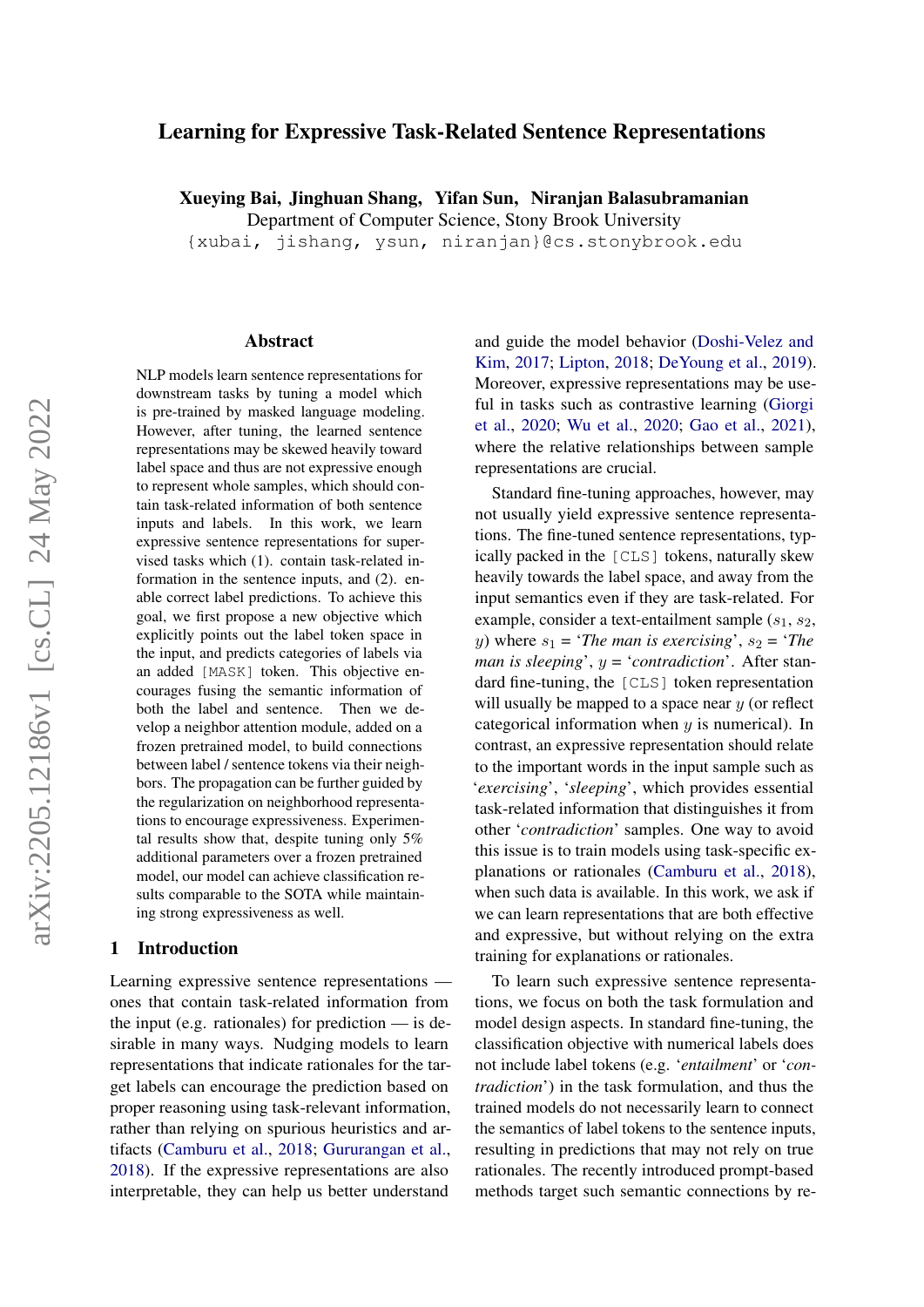formulating classification problems into [MASK] token prediction problems to predict label tokens via carefully designed prompts [\(Liu et al.,](#page-8-7) [2021a\)](#page-8-7). However, by directly training [MASK] representations to predict label tokens, the learned representations may still skew heavily towards the label token space – they may contain information only about the word *'contradiction'* rather than indicating *'exercising'* and *'sleeping'* are contradictions in the sample. In this work, we address this issue by introducing a new objective, in which we first add *all* label tokens as part of the input, then tune a [MASK] token representation to predict a numerical label. This allows the model to connect the input words to the label token space, but without skewing the [MASK] representation directly toward a specific label token.

On the modeling front, the key to expressive representations lies in learning semantic connections among labels and sentences. We establish such connections with the help of neighbors selected for each token, by learning new neighbor-based attention weights, on top of the standard self-attention weights. To learn generalized relationships among tokens, we keep the underlying pre-trained language model frozen [\(Houlsby et al.,](#page-8-8) [2019\)](#page-8-8). Our approach is similar in spirit to existing prompt tuning methods [\(Li and Liang,](#page-8-9) [2021;](#page-8-9) [Lester et al.,](#page-8-10) [2021\)](#page-8-10), which can be viewed as establishing semantic connections by adding prompt tokens with trainable embeddings in inputs. One disadvantage of prompt tuning is that the learning of arbitrary, continuous prompt embeddings can be hard to regularize and less interpretable compared to discrete prompts [\(Lester et al.,](#page-8-10) [2021\)](#page-8-10). In our model, we control the learning by adding regularizations to limit the mobility of the neighborhood and encourage the expressiveness of the [MASK] representation.

Our contributions in this work are: (1) a task formulation to learn more expressive sentence representations, (2). a transformer with neighbor attentions, and a regularization term to guide the training. With 5% parameters for training compared to fine-tuning, our model still achieves > 95% of the fine-tuning performance and moreover, learns more expressive sentence representations that close to rationale token representations for prediction.

# 2 Motivation

In this paper, our goal is to learn expressive sentence representations with the help of a frozen pretrained language model. In particular, we want sentence representations to contain task-relevant information about the input sentences; specifically, to be close to representations of the rationale tokens for the input instances. In this section, we present the intuition behind our problem formulation for producing expressive representations, and establish both the connections and differences of our method to prompt tuning.

**[MASK]** instead of **[CLS]** for categorical label prediction The [CLS] token representations, which are commonly tuned for predicting categorical labels (e.g. 0, 1, 2...) of target tasks, are usually not pre-trained [\(Liu et al.,](#page-8-11) [2019\)](#page-8-11) or not pre-trained to capture semantic correlations among tokens at each input position [\(Devlin et al.,](#page-8-12) [2018\)](#page-8-12). On the other hand, the [MASK] token representations are pre-trained by masked language modeling to learn information from the other contextual tokens. This means the [MASK] token is directed to a representation space that is closer to related tokens in the input sentences as shown in Figure [1\(](#page-2-0)a). This property of [MASK] token can encourage the model to consider semantic correlations among tokens in representation learning, which suits our goal.

We then have to learn semantic correlations among label tokens and sentences. With the standard training objective, the label token space (i.e, the space spanning the embeddings for the label tokens) is hidden from the model. In prompt tuning, by adding trainable embeddings (i.e. prompts) in the inputs and learning to predict label tokens, some of the prompts may be trained to be close to the implicit label space (as shown in Figure [1\(](#page-2-0)b)). However, since the [MASK] representation is decoded to predict the label tokens, there's no guarantee that it will contain token information from the input sentence. To learn representations that fuse information from both sentence and label semantics, we predict each sample's categorical (numerical) label instead of label tokens from [MASK], with all label tokens (e.g. in the format of "entailment or contradiction") given in inputs to explicitly point out the label token space (Fig. [1\(](#page-2-0)c) upper left).

Neighborhood instead of arbitrary prompts From the model perspective, one problem of prompt tuning is that the learning of prompt embeddings is hard to control, and its capacity highly relies on the prompt length, whose optimal value varies from task to task [\(Liu et al.,](#page-8-13) [2021b\)](#page-8-13). In our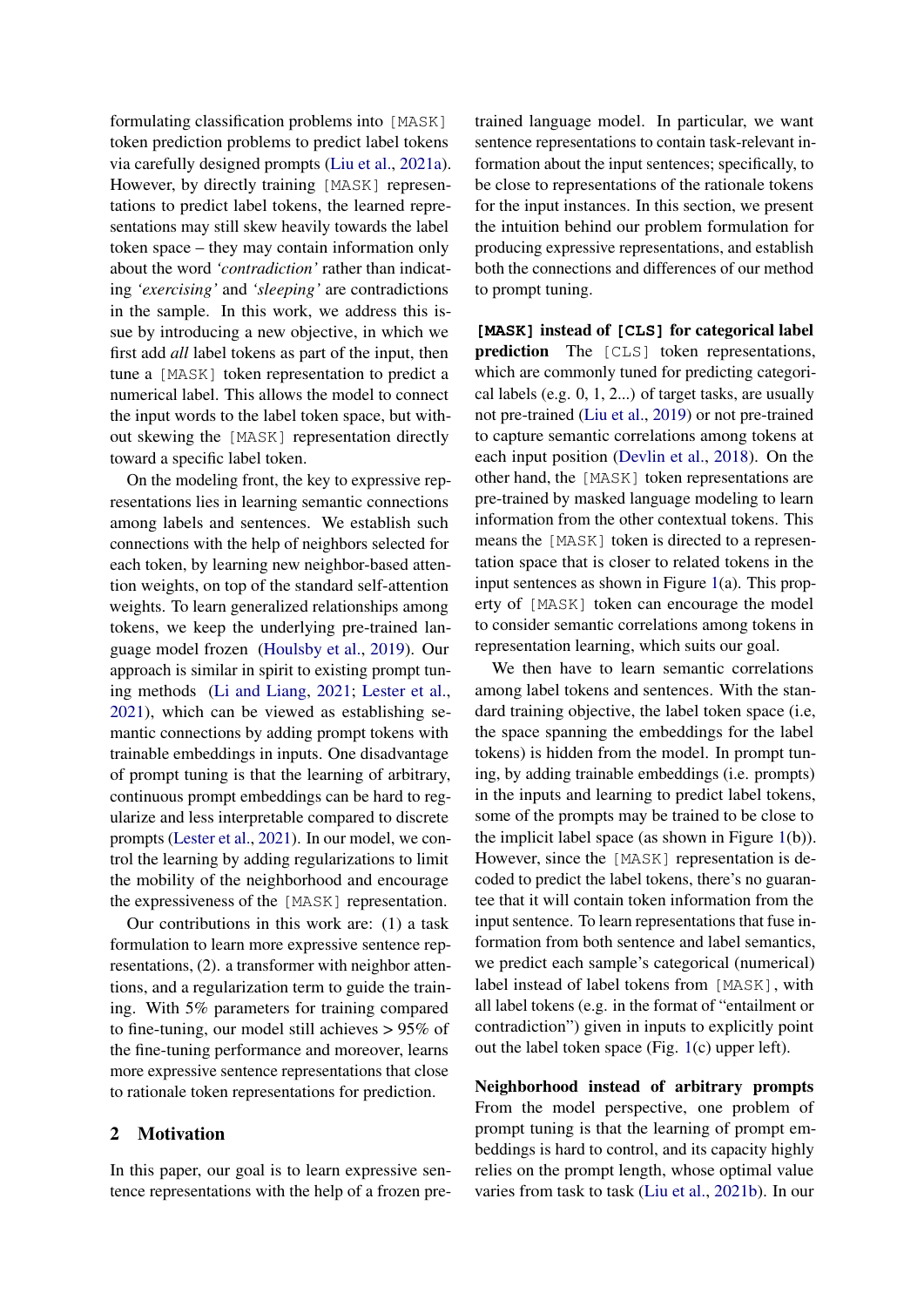<span id="page-2-0"></span>



Figure 1: Representations from an attention layer of different models and objectives, given a sample with a sentence pair  $(s_1, s_2)$  and the label from {true, false}, where  $s_1 = (a_1, a_2, a_3, a_4), s_2 = (b_1, b_2, b_3, b_4).$  (a) shows a case only using the pretrained model. (b) shows a case of prompt tuning. (c) shows our proposed method with label semantics provided in inputs and neighbor-attentions added to learn expressive representations. The blue line shows the convex hull [\(Rock](#page-9-1)[afellar,](#page-9-1) [2015\)](#page-9-1) of representations, which comes from the definition of the self attention mechanism (Appendix [A\)](#page-10-0).

work, we build connections between label and sentence semantics via neighborhood tokens, which establish a 'path' between far away tokens. For the example given in Section [1,](#page-2-0) it may be hard to directly connect ('*exercising*', '*sleeping*') with '*contradiction*' with the pretrained model. But if '*awake*', '*opposite*' are in the neighborhood of '*exercising*' and '*contradiction*' respectively, the pretrained model may be able to first connect ('*awake*', '*sleeping*') with '*opposite*' and then to '*contradiction*'. Based on this, in specific layers we add neighbor-attentions in addition to the standard selfattention in order to inject token representations with neighborhood information. Furthermore, by

promoting similarity between representations of neighboring tokens and [MASK] token through regularization, we can better control these connections to learn expressive [MASK] representations.

## 3 Task Formulation

For sentence-level classification tasks, we have i.i.d. samples  $\{(\mathbf{x}^{(i)}, y^{(i)})\}_{i=1}^N$  drawn from a distribution  $D$ , where x represents an input sentence and  $y$  represents its label. More generally, x can also be a sentence pair  $\mathbf{x} = [\mathbf{x}_1, \mathbf{x}_2]$  for pair-wise tasks such as textual entailment. In the traditional classification with  $p$  classes,  $y$  is in a set of categorical numbers  $\{1, 2, \ldots p\}$ . Recent work targets prediction of label tokens to learn sentence representations which are generalizable across tasks [\(Lester et al.,](#page-8-10) [2021\)](#page-8-10) and beneficial for few-shot learning [\(Brown](#page-8-14) [et al.,](#page-8-14) [2020;](#page-8-14) [Gao et al.,](#page-8-15) [2020\)](#page-8-15). In such cases, labels are from a set  $\{Y_1, Y_2, ..., Y_p\}$  where each  $Y_i$  represents a label word. In some cases, a label word is decomposed into several tokens during tokenization, which may require text-to-text models like T5 [\(Raffel et al.,](#page-9-2) [2019\)](#page-9-2) for predictions.

In the typical fine-tuning setup, the input has a format of [CLS]  $x_1$  [SEP]  $x_2$  [SEP], and the probability of the class labels  $y$  is predicted using the [CLS] representation. In the case of label token prediction, a [MASK] token is added in the input and its representation is used to predict  $Y$ . In our work, to learn expressive sentence representations, we also utilize [MASK] for label predictions because it is pre-trained to capture contextual information. To inject label semantics into the sentence representations, we also add all the label tokens to the input. This can be seen as a prompt-based way of adding label semantics. So the input  $X$  in our objective has the format:

<span id="page-2-2"></span>[CLS] 
$$
Y_1
$$
 or  $Y_2$  or ... or  $Y_p$  of [MASK] [SEP]  
 $\mathbf{x}_1$  [SEP]  $\mathbf{x}_2$  [SEP], (1)

where we use '*or*' to connect label words in  ${Y}$ . This format can be used for any task where label words are available. To combine information from both the label tokens and sentences in the representation, we predict the categorical  $y$  from the [MASK] token representation. The training objective is:

<span id="page-2-1"></span>
$$
\max_{\theta} \mathbb{E}_{\mathbf{x}, y \sim D}[\Pr_{\theta}(y|\mathbf{X})], y \in \{1, ..., p\}
$$
 (2)

where  $\theta$  denotes the trainable parameters of the model.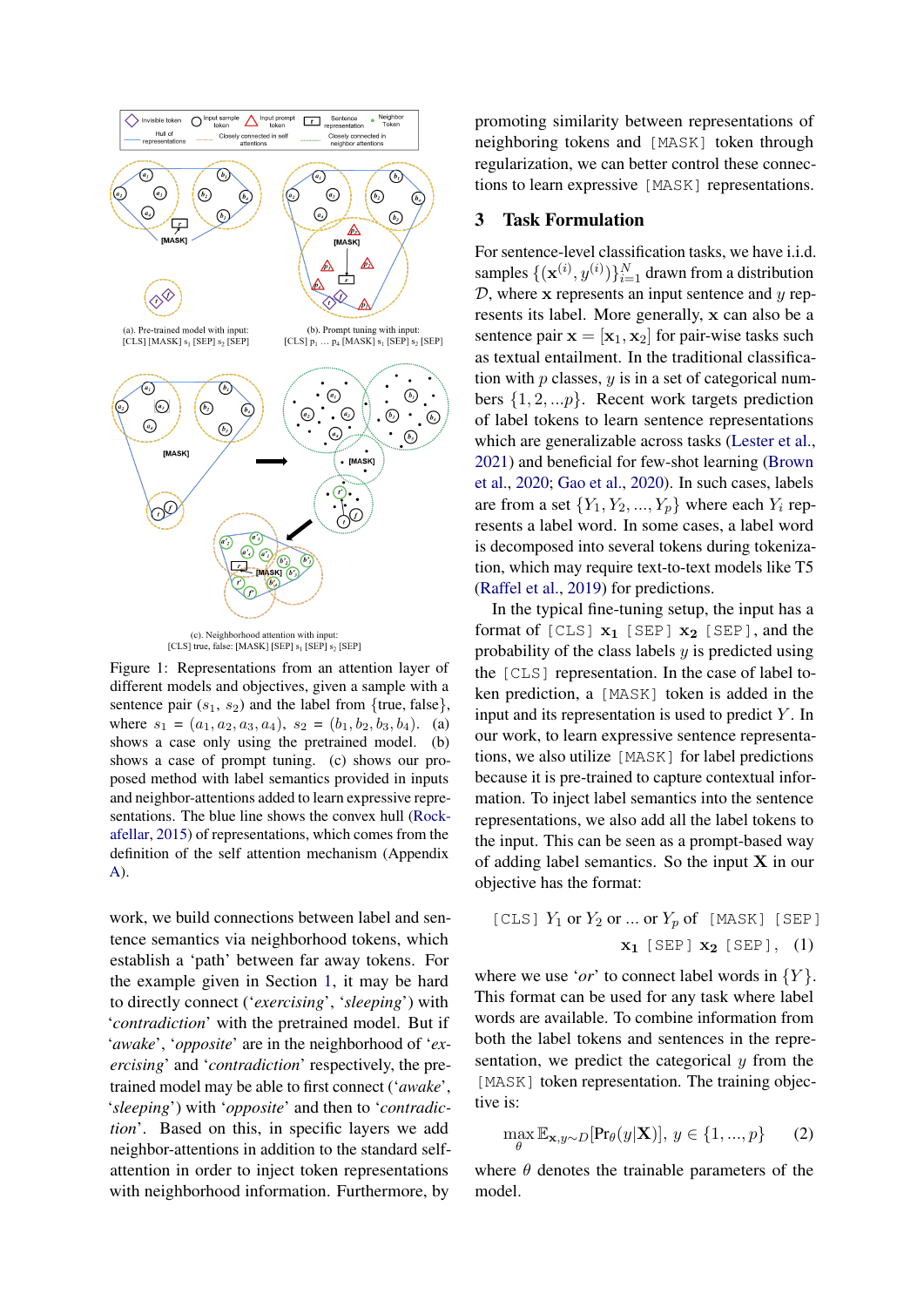<span id="page-3-2"></span>

Figure 2: The attention layer with both self and neighborhood attentions. The left side shows how we combine representations of neighbor and self attentions. After combination, the neighbor representations on the l-th layer will be considered in self attentions on the  $(l + 1)$ -th layer. The right side shows the attention layer with both self and neighbor attentions. Tokens / neighbors in one dashed box are considered when calculating self/neighbor attentions. The key and value functions are trained for neighbor attentions.

#### 4 Transformer with Neighbor Attentions

Our neighbor attention model is based on a frozen pretrained model with neighbor attentions added to specific layers to help establish connections among label and sentence tokens. Section [4.1](#page-3-0) introduces the selection of neighbors of each token, and [4.2](#page-3-1) describes the details of the neighbor attention layer.

### <span id="page-3-0"></span>4.1 Neighbor Selection

The token embedding layer, which contains embeddings e of all tokens from the vocabulary, can be used to get neighbors of each token. Denote the  $n$  input token representations on the  $l$ -th layer as  ${\bf h}^{(l)} = [{\bf h}^{(l)}_1]$  $\mathbf{h}_1^{(l)},...,\mathbf{h}_n^{(l)}$ ]. After propagations over several layers, we still observe strong correlation between  $\mathbf{h}^{(l)}$  and e at different layers of BERTbase (Appendix [B\)](#page-10-1), which may due to the residual connections [\(He et al.,](#page-8-16) [2016\)](#page-8-16) at each layer. In this case, we calculate similarities among the  $i$ -th input representation and token embeddings by:

$$
\text{Sim}(\mathbf{e}, \mathbf{h}_i^{(l)}) = \exp(\mathbf{W}_e(\mathbf{h}_i^{(l)})^T / \sqrt{d_h}), \quad (3)
$$

where  $d_h$  represents the dim of representations,  $\mathbf{h}_i^{(l)} \in \mathbb{R}^{1 \times d_h}$ ,  $\mathbf{W}_e \in \mathbb{R}^{|V| \times d_h}$  is the matrix of a pretrained token embeddings,  $|V|$  represents the vocabulary size. We then randomly select  $k$  tokens out of K candidates to be neighbors of  $\mathbf{h}_i^{(l)}$  $\binom{u}{i}$ where candidates are tokens with top- $K$  similarity scores of  $\mathbf{h}_i^{(l)}$  $i^{(l)}$ . Here, K controls the range of the initial neighborhood. In this work, we set  $k = 10$ ,  $K = 100$ . The corresponding neighbor embeddings are extracted from the vocabulary  $W_e$  with the i-th positional embedding added.

We then apply a transformation to transfer neighbor representations from e space to h space. For

the *j*-th neighbor of  $\mathbf{h}_{i}^{(l)}$  with embedding  $\mathbf{e}_{ij}$ , the new representation  $\mathbf{m}_{ij}^{(l)}$  is:

$$
\mathbf{m}_{ij}^{(l)} = \text{LN}_e(f_e(\mathbf{e}_{ij} - \mathbf{e}_i) + (\mathbf{e}_{ij} - \mathbf{e}_i) + \mathbf{h}_i^{(l)}),
$$

where  $e_i$  is the embedding of the *i*-th input,  $f_e$  is a linear function:  $\mathbb{R}^{d_h} \to \mathbb{R}^{d_h}$ , 'LN' represents LayerNorm. Better choices for this transformation may further benefit the representation learning, which we leave for future studies. After this step, neighbor representations of  $\mathbf{h}_i^{(l)}$  $i^{(i)}$  are denoted as  $\mathbf{m}_i^{(l)} = [\mathbf{m}_{i1}^{(l)}]$  $\hat{\mathbf{m}}_{i1}^{(l)},...,\mathbf{m}_{ik}^{(l)}],\mathbf{m}_{i}^{(l)} \in \mathbb{R}^{k \times d_h}.$ 

### <span id="page-3-1"></span>4.2 Neighbor Attention Layer

For our l-th attention layer with both self and neighbor attentions, we have inputs of neighbor representations  $\mathbf{m}^{(l)} = [\mathbf{m}_1^{(l)}]$  $\left( \begin{matrix} l \\ 1 \end{matrix} \right)$ , ...,  $\mathbf{m}_n^{(l)}$ , and hidden representations  $\mathbf{h}^{(l)} = [\mathbf{h}_1^{(l)}]$  $\mathbf{h}_1^{(l)},...,\mathbf{h}_n^{(l)}$ ]. Output of the self-attention is:

$$
\mathbf{h}_s^{(l)} = f(\text{MHA}(\mathbf{Q}(\mathbf{h}^{(l)}), \mathbf{K}(\mathbf{h}^{(l)}), \mathbf{V}(\mathbf{h}^{(l)}))),
$$

where MHA is the standard multihead self-attention function (Appendix [C\)](#page-10-2),  $f$  denotes the linear transformation function, Q, K, V denote the query, and key-value pairs. All parameters above are fixed from a pretrained model.

We then apply attentions across inputs and their corresponding neighbors. At the  $i$ -th position, representations considered for neighbour attention are  $\mathbf{h}^{(l)}_i$  $i^{(l)}$  and  $\mathbf{m}_i^{(l)}$  $i_i^{(l)}$ . To avoid deviating too far from the pretrained model, we do not backpropagate gradients through  $\mathbf{h}_i^{(l)}$  $i^{(t)}$  during training. To get neighbor attentions, we train new key-value functions  $\mathbf{K}_b$ , and  $\mathbf{Q}_b$ . Representations after neighbor attention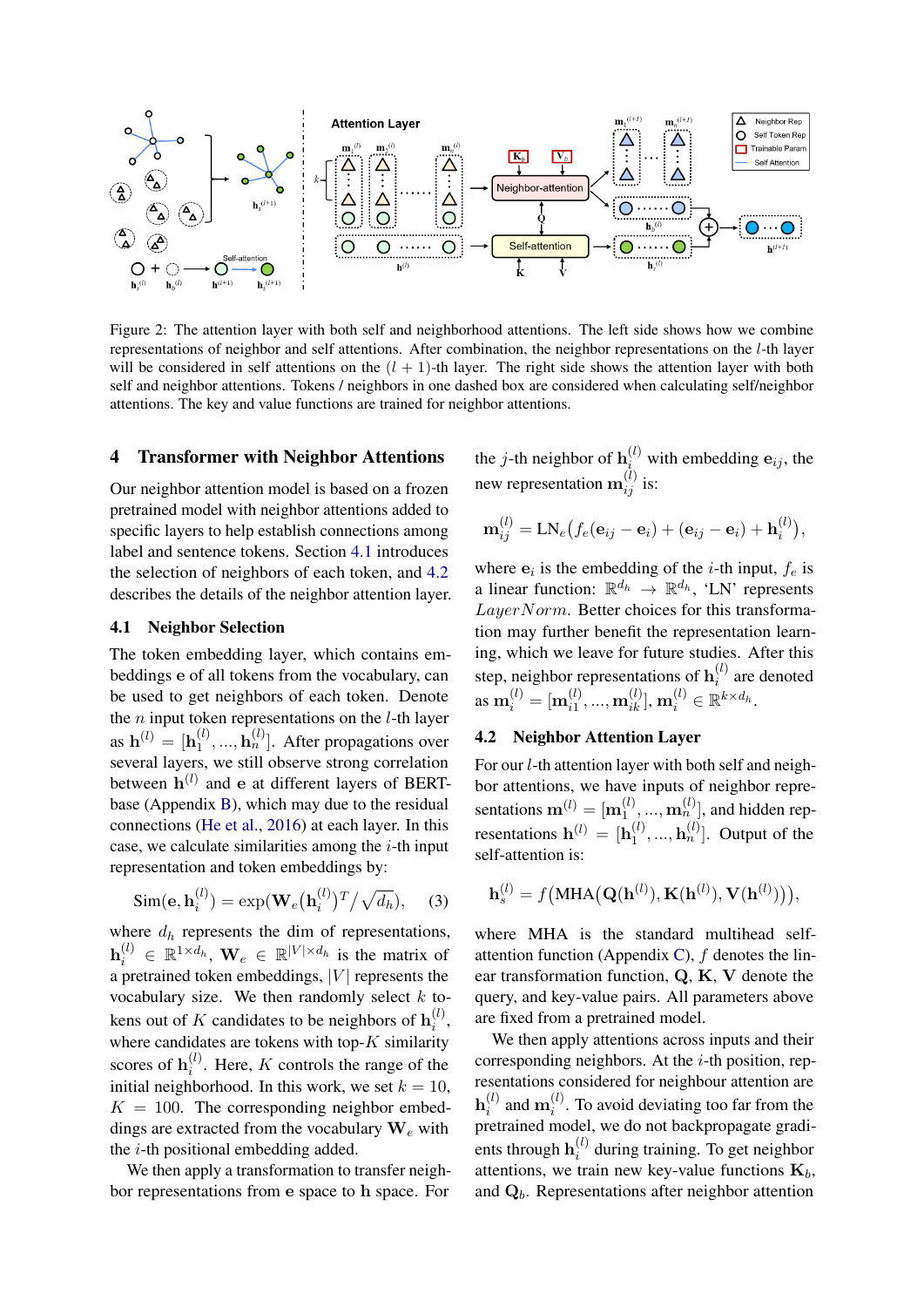are  ${\bf h}_b^{(l)} = [{\bf h}_{b1}^{(l)}]$  $b_1^{(l)}, ..., b_{bn}^{(l)}$ , with each  $\mathbf{h}_{bi}^{(l)}$  as:

$$
\mathbf{h}_{bi}^{(l)} = f(\text{MHA}(\mathbf{Q}(\mathbf{h}_{i}^{(l)}), \mathbf{K}_{b}(\mathbf{r}_{i}^{(l)}), \mathbf{V}_{b}(\mathbf{r}_{i}^{(l)})))
$$

$$
\mathbf{r}_{i}^{(l)} = [sg(\mathbf{h}_{i}^{(l)}), \mathbf{m}_{i1}^{(l)}, ..., \mathbf{m}_{ik}^{(l)}]
$$

where 'sg' represents 'stop gradient',  $K_b$ ,  $V_b$  denote the learnable key and value functions for neighbor attentions. Representations from self and neighbor attentions are then combined as hidden representations of the next layer<sup>[1](#page-4-0)</sup>:

$$
\mathbf{h}^{(l+1)} = \mathbf{LN}((1-\alpha)\mathbf{h}_s^{(l)} + \alpha \mathbf{h}_b^{(l)} + \mathbf{h}^{(l)}),
$$

where LN represents the *LayerNorm* given from the pretrained model, and  $\alpha$  is a pre-defined scalar weight, which we set as 0.1 in our case.

The neighbor representation  $m_i$  is also updated at each layer. Assuming each neighbor of  $\mathbf{h}_i^{(l)}$  $i^{(i)}$  is influenced only by  $\mathbf{m}_i^{(l)}$  $\mathbf{h}_i^{(l)}, \mathbf{h}_i^{(l)}$  $i^{(l)}$  and  $\mathbf{h}_{\texttt{[MASK]}}^{(l)}$ , neighbor representations are updated by:

$$
\mathbf{m}_{i}^{(l+1)} = \text{LN}(\mathbf{m'}_{i}^{(l)} + \mathbf{m}_{i}^{(l)})
$$

$$
\mathbf{m'}_{i}^{(l)} = f(\text{MHA}(\mathbf{Q}(\mathbf{m}_{i}^{(l)}), \mathbf{K}_{b}(\mathbf{z}_{i}^{(l)}), \mathbf{V}_{b}(\mathbf{z}_{i}^{(l)}))
$$

$$
\mathbf{z}_{i}^{(l)} = [sg(\mathbf{h}_{i}^{(l)}), sg(\mathbf{h}_{[\text{MASK}]}^{(l)}), \mathbf{m}_{i1}^{(l)}, ..., \mathbf{m}_{ik}^{(l)}]
$$

A figure of the attention layer with both neighbor and self attentions is shown in Fig. [2.](#page-3-2) Adding neighbor attentions on more layers will increase the reachability of the propagation, but can also result in over-smoothing [\(Shi et al.,](#page-9-3) [2022\)](#page-9-3), e.g. neighbor tokens all have similar representations regardless of semantics. In this work, we add neighbor attentions to at most the last half of the transformer layers in the pretrained model. To be regularized by selfattention, we always leave the last layer weights frozen (as pretrained self-attention weights).

## 5 Regularization

One advantage of the neighbor attention model is that neighborhood representations correspond directly to input tokens, which makes it easier to guide the training of those representations, compared to prompt tuning. To better learn the sentence representation, we introduce two regularizations.

Expressiveness Regularization In our problem, the [MASK] representation should be expressive enough to allow inference of both the context and label tokens. To encourage expressiveness, we

guide  $\mathbf{h}_{\text{[MASK]}}$  at each layer to be close to neighbors of context and label tokens, as measured by cosine similarity:

$$
L_m^{(l)} = \mathbb{E}_{i \in {\mathbf{x_1}, \mathbf{x_2}, Y}} \mathbb{E}_j \big[ \cos \big(\mathbf{h}_{\texttt{[MASK]}}^{(l)}, sg(\mathbf{m}_{ij}^{(l)}) \big) \big].
$$

We estimate the expectation on neighbors by uniformly sampling a neighbor from the  $k$  neighbors at each time when calculating the cosine similarity.

Neighborhood Regularization Since  $L_m$  above is directly related to neighbor representations, we add a regularization to discourage neighbor representations moving too far away from context representations. The regularization term is:

$$
L_n^{(l)} = \mathbb{E}_{ij} \cos\big(s g(\mathbf{h}_i^{(l)}), \mathbf{m}_{ij}^{(l)}\big).
$$

This encourages each neighborhood to stay near its context representation, and not easily migrate to arbitrary spaces. The objective with regularizations is then to maximize Eq. [\(2\)](#page-2-1) +  $\mathbb{E}_{l}[L_m^{(l)}]$  +  $\mathbb{E}_{l}[L_n^{(l)}]$ .

Connecting Tokens The capacity of our model depends highly on the mobility of neighbor representations, which allows for connections to related tokens. However, with regularization  $L_n$ , the mobility of neighborhood is limited. To increase model capacity, we add additional [MASK] tokens  $(denoted as [MASK]')$  at the beginning of each segment as below:

<span id="page-4-1"></span>
$$
[CLS] [MASK]'\{Y\} of [MASK] [SEP]
$$

$$
[MASK]'\mathbf{x_1} [SEP] [MASK]'\mathbf{x_2} [SEP].
$$
 (4)

The extra [MASK] tokens increase connectivity between other tokens, allowing for more neighborhood propagation. Details of the selection of connecting tokens are discussed in Appendix [D.](#page-10-3)

### 6 Experiments

Our experiments assess the influence of the task formulations we introduce, the trade-off between expressiveness and classification, and the impact of regularization strategies.

## 6.1 Tasks and Metrics

Target Tasks We report classification performance on five target tasks from the GLUE benchmark [\(Wang et al.,](#page-9-4) [2019\)](#page-9-4), where the semantics of the classes can be clearly specified via simple label tokens: text entailment tasks (RTE, MNLI) [\(Williams et al.,](#page-9-5) [2018\)](#page-9-5); question entailment task

<span id="page-4-0"></span><sup>&</sup>lt;sup>1</sup>The following feed-forward network (FFN) at each layer remains fixed and is skipped for simple demonstration here.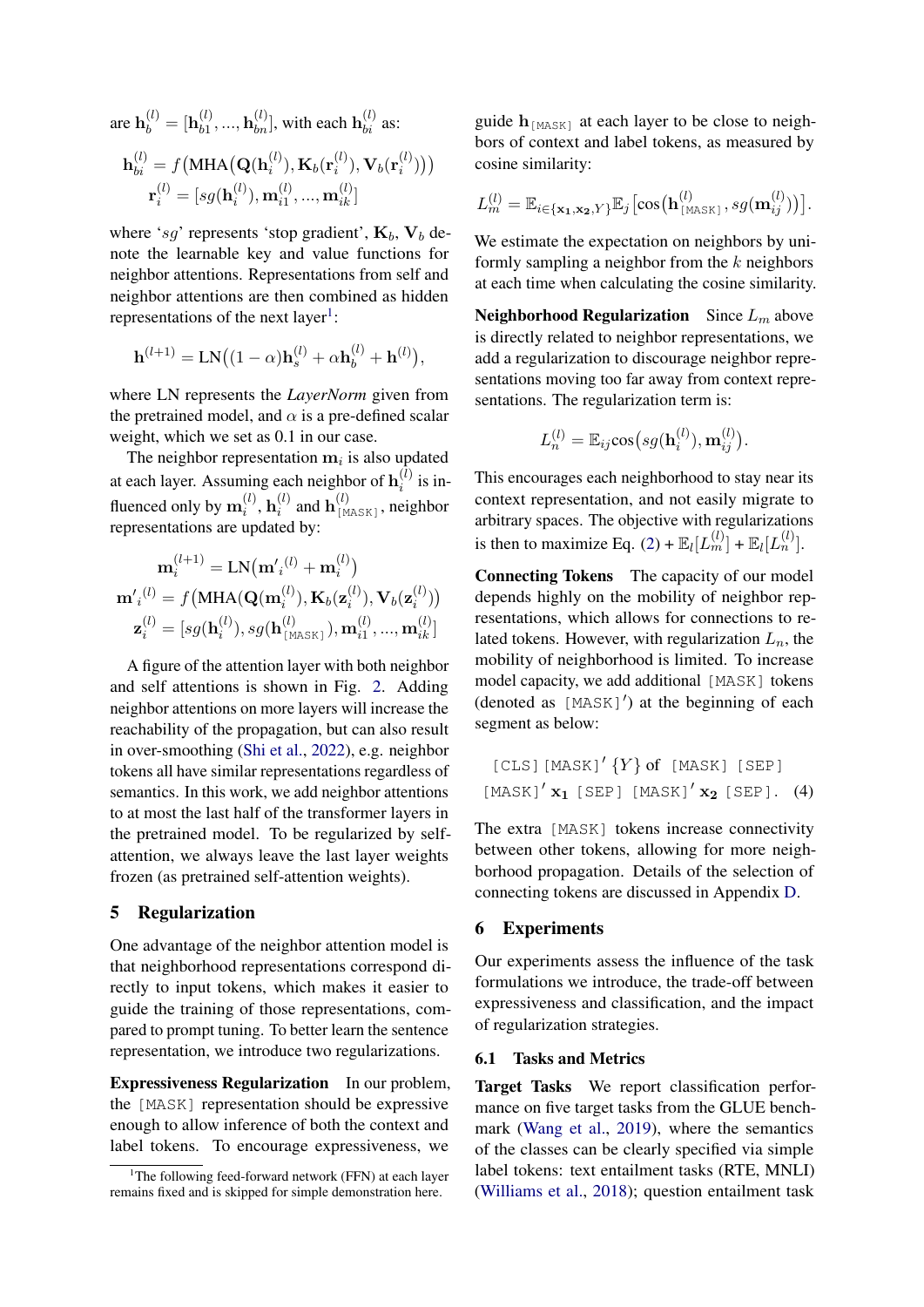(QNLI) [\(Rajpurkar et al.,](#page-9-6) [2016\)](#page-9-6), duplicate question detection (QQP) [\(Quora,](#page-9-7) [2017\)](#page-9-7); and sentiment analysis (SST-2) on movie reviews [\(Socher et al.,](#page-9-8) [2013\)](#page-9-8). We also use SNLI [\(Bowman et al.,](#page-8-17) [2015\)](#page-8-17) dataset for evaluation on textual entailment tasks. Scores reported are accuracies on development sets.

Expressiveness Evaluation Task To evaluate expressiveness, it requires to (1). predict what information is contained in the representation of an instance; (2). check if the information is related to the decision on the instance. For the former, we use the pretrained MLM decoder which can predict the most likely tokens given the [MASK] representation. For the latter, we use the human-curated e-SNLI dataset [\(Camburu et al.,](#page-8-0) [2018\)](#page-8-0), in which for each instance, the words essential for the decision are highlighted in the context of SNLI samples. We compute the recall of the e-SNLI words on the top- $k$  tokens predicted by the pretrained MLM de-coder (definition of Recall@k is in Appendix [E\)](#page-11-0). Here we evaluate Recall@20. All scores  $(\%)$  are the median of three random runs.

Note that our goal is to learn expressive representations without relying on explanations or rationales. Hence e-SNLI words are only used for evaluation and not during training.

#### 6.2 Models for Comparison

We compare against standard fine-tuning, promptbased models, and other parameter efficient models to see the effects of different model structures and parameter numbers. For all models, we use BERTbase as the pretrained model. We compare the following models: (1) NeighAttn: our neighbor attention model, with or without regularizations. (2) Fine-tuning (FT): fully fine-tuned models. (3) Prompt Tuning (ProT) [\(Lester et al.,](#page-8-10) [2021\)](#page-8-10): tuning embeddings of prompt tokens added in inputs for target tasks. The prompt length is 100. (4) Prefix Tuning  $v2$  (PT2) [\(Liu et al.,](#page-8-13) [2021b\)](#page-8-13): tuning different embeddings added in inputs of each attention layer. We set 50 as prompt length and apply layer normalization on added embeddings at each layer to accelerate training. (5) Adapter[\(Houlsby et al.,](#page-8-8) [2019\)](#page-8-8): a parameter efficient model with adapters injected after attention blocks at each layer. (6) BitFit [\(Zaken et al.,](#page-9-9) [2021\)](#page-9-9): bias-only tuning based on the frozen pretrained model.

All models are implemented in Pytorch [\(Paszke](#page-8-18) [et al.,](#page-8-18) [2019\)](#page-8-18), with tokenizers imported from the Huggingface package [\(Wolf et al.,](#page-9-10) [2020\)](#page-9-10). For NeighAttn models, we train with learning rates selected from  $\{2e-4, 5e-4, 1e-3\}$  and  $\{5, 8\}$  epochs. We add neighbor attentions on the 7-th to 11-th layers of the transformer. For prompt-based models, prompt lengths are selected according to settings in source papers, training with  $\{10, 20, 50\}$  epochs.

### <span id="page-5-1"></span>6.3 Results

Influence of the Task Formulation We compare the influence of the different task formulations on 10% SNLI data in Table [1.](#page-5-0) Results show that training to predict from [CLS] representations may achieve high classification performance, but fare poorly in terms of expressiveness. However, training to predict from [MASK] tokens generates more expressive representations that can indicate reasonable rationales, while maintaining comparable classification scores. And by comparing input formats with and without label semantics (middle and lower blocks in table), we see consistent gains in both PT2 and NeiAttn's expressiveness scores, which suggests that inputs with label tokens help to better connect label and sentence semantics resulting in better task-related information in the representation. Table [2](#page-6-0) shows examples of top-10 [MASK] decodings for specific tasks.

<span id="page-5-0"></span>

|                                                               | Recall@20  | Precision $@1$                                     | Accuracy               |  |  |  |
|---------------------------------------------------------------|------------|----------------------------------------------------|------------------------|--|--|--|
|                                                               |            | $[CLS]$ ${Y}$ $[MASK]$ $s_1$ $[SEP]$ $s_2$ $[SEP]$ | $[CLS] \rightarrow y$  |  |  |  |
| FT                                                            | 5.8        | 0.0                                                | $86.8$ $(*)$           |  |  |  |
| PT <sub>2</sub>                                               | 2.0        | 0.0                                                | $85.1(*)$              |  |  |  |
| <b>NeiAttn</b>                                                | 8.5        | 1.0                                                | $84.8(*)$              |  |  |  |
|                                                               |            | [CLS] ${Y}$ [MASK] $s_1$ [SEP] $s_2$ [SEP]         | $[MASK] \rightarrow y$ |  |  |  |
| FT                                                            | 12.1       | $7.2(*)$                                           | 86.1                   |  |  |  |
| PT <sub>2</sub>                                               | $38.4(*)$  | 57.6 $(*)$                                         | 84.9                   |  |  |  |
| <b>NeiAttn</b>                                                | $38.2(*)$  | 56.5 $(*)$                                         | 84.7                   |  |  |  |
| [CLS] [MASK] $s_1$ [SEP] $s_2$ [SEP]   [MASK] $\rightarrow y$ |            |                                                    |                        |  |  |  |
| FT.                                                           | 13.0 $(*)$ | 5.9                                                | 86.7                   |  |  |  |
| PT <sub>2</sub>                                               | 37.8       | 56.7                                               | 85.1                   |  |  |  |
| NeiAttn                                                       | 36.3       | 53.7                                               | 84.6                   |  |  |  |

Table 1: Model performance with different task formulations on 10% SNLI data. Precision@1 calculates the rate of the top-1 decoding that in keywords. "(\*)" indicates the best score of each type of model.

Expressiveness vs. Classification Ability We then compare different models with our task formulation in Eq. [\(1\)](#page-2-2) and the objective in Eq. [\(2\)](#page-2-1) in Table [3](#page-7-0) and Table [4.](#page-7-1) Although fine-tuning achieves the best classification performance, it fares the worst in terms of expressiveness. This may be in part due to the loss of guidance of the pretrained knowledge on semantic correlations. Classification scores of the other models with frozen pretrained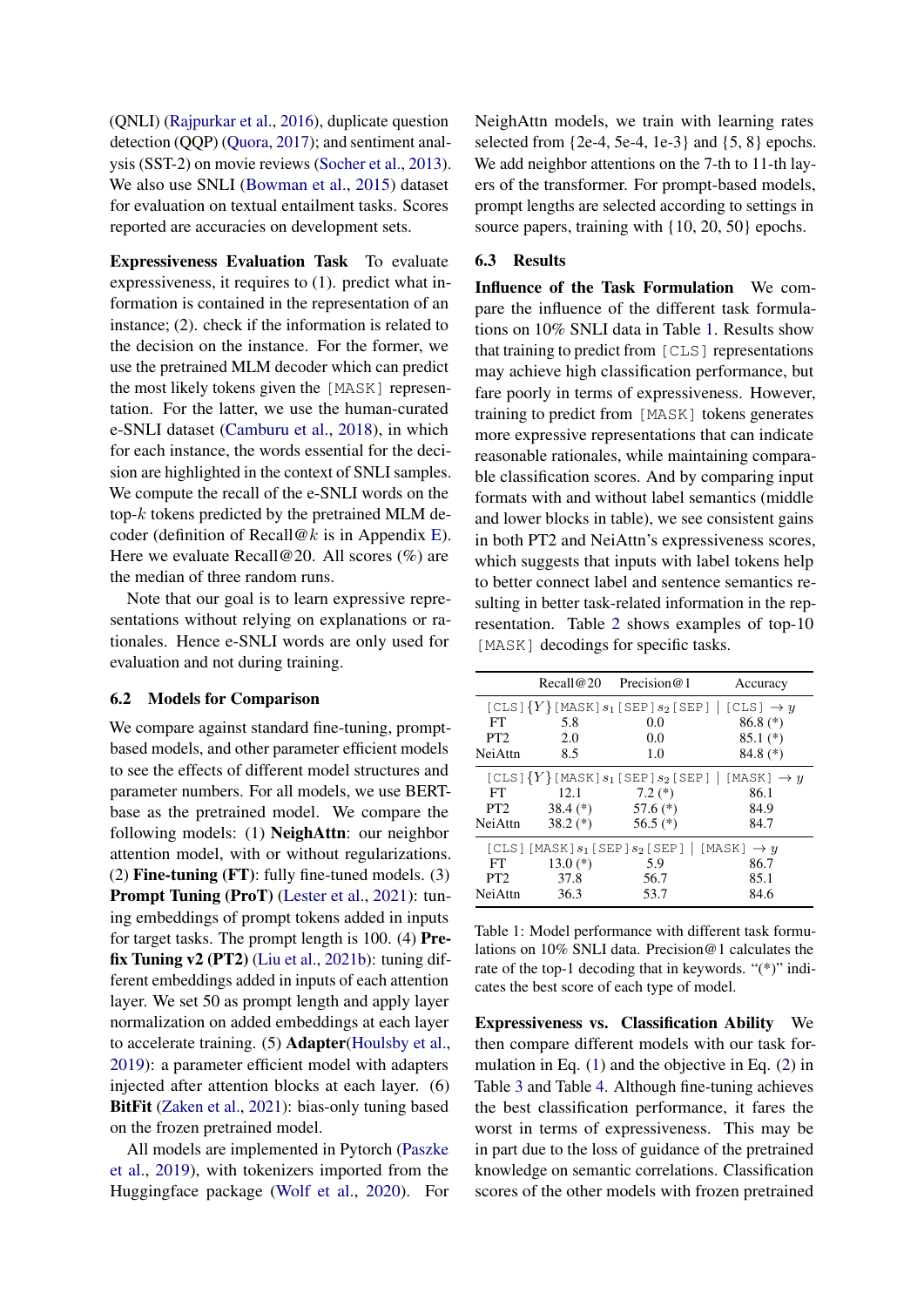<span id="page-6-0"></span>

| SN | s <sub>1</sub>              | Two women are embracing while holding to<br>go packages.                                                           |
|----|-----------------------------|--------------------------------------------------------------------------------------------------------------------|
|    | s <sub>2</sub>              | The sisters are hugging goodbye while hold-                                                                        |
|    | Y                           | ing to go packages after just eating lunch.<br>Neutral                                                             |
|    | kwd                         | The sisters hugging goodbye after just eating<br>lunch                                                             |
|    | PT <sub>2</sub>             | lunch dinner eating breakfast friends leaving                                                                      |
|    | NeiReg                      | food pizza reunion eat<br>goodbye farewell sister hugged new family<br>hug reunion sad old                         |
| ON | S <sub>1</sub>              | What came into force after the new constitu-<br>tion was herald?                                                   |
|    | $s_2$                       | As of that day, the new constitution heralding<br>the Second Republic came into force.                             |
|    | Y                           | Entailment                                                                                                         |
|    | PT <sub>2</sub>             | the of day, future year and new all                                                                                |
|    | NeiReg                      | , " first the and after of day it -                                                                                |
| SS | $\mathcal{S}_{\mathcal{S}}$ | it's a charming and often affecting journey.                                                                       |
|    | Y                           | Positive                                                                                                           |
|    | PT <sub>2</sub>             | truly beautifully inspiring, and "travel won-                                                                      |
|    | NeiReg                      | derful enjoyed unique<br>inspiring unique and wonderful entertaining<br>enjoyable engaging beautiful charming very |

Table 2: Examples of top-10 [MASK] decodings on SNLI (*SN*), QNLI (*QN*) and SST (*SS*) dataset. 'NeiReg' represents NeiAttn+reg. '*kwd*' shows keywords given in e-SNLI for evaluation only.

parameters are generally worse than FT; this suggests training with [MASK] tokens for target tasks is likely harder than with [CLS] tokens and may require more modeling capacity.

For the rest of our discussion on different training data sizes and target tasks, we focus only on the non-fine-tuning models. Table [3](#page-7-0) compares classification and expressiveness results over different data volume regimes on the SNLI dataset. For classification, Adapter achieves the best scores on 3/4 sets, while PT2 and NeiAttn (+reg) also achieve comparable scores (<-1% to Adapter). Prompt tuning, which is known to be effective on large scale, is ineffective with the smaller base model. Interestingly, we find that better classification performance does not always correspond to better expressiveness. With more training steps, even when there is more data, the expressiveness scores of models like Adapter, PT2 and NeiAttn tend to decrease. The structure of models also leads to different expressiveness abilities. Compared to Adapter, PT2 and NeiAttn (+reg) can achieve much higher (>20%) expressiveness scores. Prompt tuning (ProT) also achieves consistently high expressiveness scores across sets. These observations show that introducing new 'nodes' (prompts, neighbors) can help

models to better connect label and sentence semantics, thus nudging them closer towards predicting from rationales.

Table [4](#page-7-1) compares models' performance when training on different target tasks. The classification performance is measured on the target task dev sets but the expressiveness performance is measured by applying the model on the e-SNLI dev set. We use this as a generalization measure of expressiveness. NeiAttn (+reg) achieves the best classification scores on 2/5 tasks. For expressiveness, we have two main findings: First, bad classification ability will sometimes harm the expressiveness. For example, ProT has high expressivity scores but low classification scores on SNLI. However, for relatively difficult tasks like RTE, both classification and expressiveness scores are generally low. This raises an interesting question for further research on how to improve both aspects simultaneously. Second, overfitting harms expressiveness. We observe that models with a large gap in classification performance between training and dev sets of a task are likely to have low expressiveness scores on that task. And overfitting to biased reasoning will result in bad expressiveness. One manifestation of such overfitting can be seen when the top-10 decoded tokens from [MASK] often include punctuation marks; see the QNLI example in Table [2.](#page-6-0) Models with more parameters are more likely to suffer from such overfitting issue, and thus adding regularizations may help.

In general, PT2 and NeiAttn (+reg) achieve the best balance between classification and expressiveness, while NeiAttn (+reg) has the best expressiveness on 3/4 SNLI sets and 2/5 GLUE sets, with classification scores comparable to the best.

Impact of Regularization on the Model Models can overfit to biased reasoning for their decisions. In Table [2,](#page-6-0) PT2 has several punctuations in [MASK]'s top-10 decodings, which suggests it may rely on punctuations to connect among label and sentence semantics. In our neighbor attention model, adding regularization on neighbor representations can mitigate such biased reasoning. With regularization, NeiAttn+reg achieves significant improvement ( $\sim$  5%) in expressiveness on SNLI data and ∼3% improvement on RTE, as shown in Table [3](#page-7-0) and Table [4.](#page-7-1) Compared to PT2, which contains punctuations in the SST example (Table [2\)](#page-6-0), NeiAttn+reg's top-10 decoding contains more tokens close to rationales. However, adding specific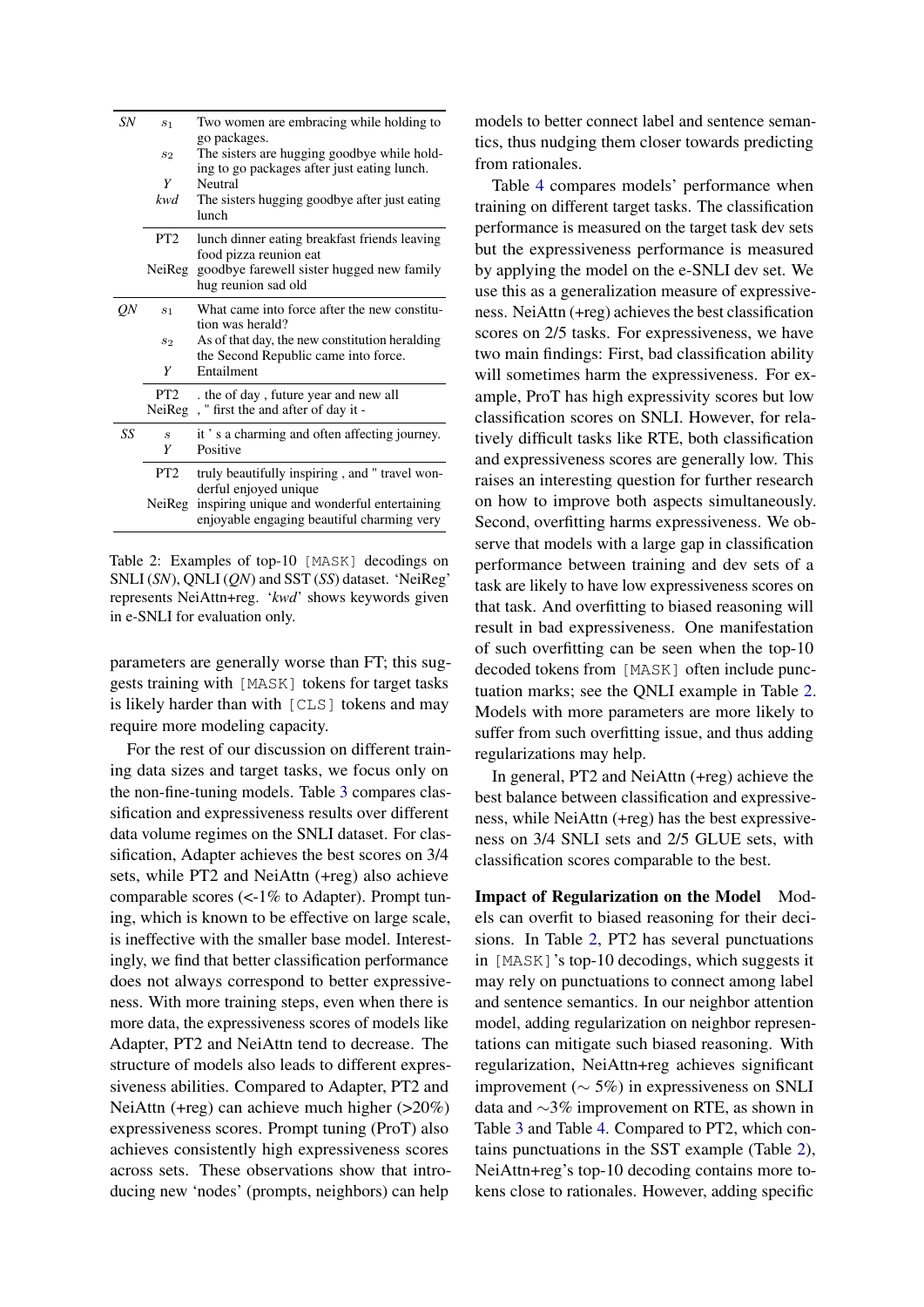<span id="page-7-0"></span>

| <b>SNLI</b> (549k) | $1\%$ |        | 10%  |        |      | $30\%$ | 50%  |        |
|--------------------|-------|--------|------|--------|------|--------|------|--------|
|                    | Acc   | Recall | Acc  | Recall | Acc  | Recall | Acc  | Recall |
| FT                 | 79.4  | 19.7   | 86.0 | 12.1   | 88.7 | 12.6   | 90.0 | 10.9   |
| Adapter            | 79.0  | 21.0   | 85.4 | 13.5   | 87.9 | 7.2    | 89.2 | 6.1    |
| <b>BitFit</b>      | 78.7  | 38.4   | 85.5 | 34.4   | 86.3 | 35.5   | 87.5 | 35.5   |
| ProT               | 73.7  | 43.2   | 82.4 | 44.2   | 84.6 | 40.4   | 85.1 | 38.2   |
| PT <sub>2</sub>    | 78.7  | 39.5   | 84.9 | 38.4   | 87.2 | 36.2   | 88.4 | 36.4   |
| <b>NeiAttn</b>     | 78.9  | 41.4   | 84.7 | 38.2   | 87.3 | 36.1   | 88.0 | 32.2   |
| NeiAttn+reg        | 78.6  | 45.6   | 85.0 | 43.5   | 87.1 | 42.0   | 88.0 | 40.5   |

Table 3: Classification and expressiveness performance on different ratios of SNLI dataset. Bold face are the best scores in non-fine-tuning (FT) methods, underline scores are the second best. 'Recall' means the Recall@20.

<span id="page-7-1"></span>

|                 |                 |      | RTE(2.5k) |      | SST-2 (67k) |      | QNLI(105k) |      | OOP (364k) |      | $MNLI-m (393k)$ |
|-----------------|-----------------|------|-----------|------|-------------|------|------------|------|------------|------|-----------------|
|                 | <i>%</i> params | Acc  | Recall    | Acc  | Recall      | Acc  | Recall     | Acc  | Recall     | Acc  | Recall          |
| FT              | $100\%$         | 67.1 | 7.7       | 91.6 | 8.5         | 90.9 | 6.0        | 90.7 | 9.2        | 83.5 | 14.7            |
| Adapter         | $2.3\%$         | 65.3 | 17.4      | 90.7 | 16.5        | 90.4 | 10.4       | 87.7 | 22.2       | 81.9 | 33.4            |
| BitFit          | $0.5\%$         | 66.1 | 27.7      | 90.4 | 20.7        | 89.3 | 28.1       | 87.2 | 34.0       | 80.6 | 36.2            |
| ProT            | $0.5\%$         | 60.3 | 13.4      | 86.9 | 10.0        | 87.1 | 18.5       | 85.7 | 21.7       | 76.9 | 36.9            |
| PT <sub>2</sub> | $0.8\%$         | 66.4 | 42.1      | 91.4 | 30.2        | 90.0 | 20.9       | 87.7 | 35.2       | 81.5 | 36.5            |
| NeiAttn         | 5.4%            | 67.1 | 41.4      | 90.7 | 35.1        | 90.5 | 17.8       | 88.5 | 29.7       | 81.6 | 36.1            |
| NeiAttn+reg     | 5.4%            | 66.1 | 44.2      | 90.6 | 31.4        | 90.0 | 20.7       | 88.7 | 23.2       | 81.6 | 35.5            |

Table 4: Classification and expressiveness performance on selected GLUE datasets. Bold face are the best scores in non-fine-tuning (FT) methods, underline scores are the second best. 'Recall' means the Recall@20.

regularization may negatively affect the generalization of the representations. When trained for the SST, QQP and MNLI tasks, the generalization of NeiAttn+reg's expressiveness measured on e-SNLI drops. This may be because the decisions for different tasks require different reasoning patterns, which suggests the need for an expressiveness regularization that works across different tasks.

## 7 Related Work

Prompt Tuning Recently, GPT-3 is developed as a powerful few-shot learner with prompt design (prompting) [\(Brown et al.,](#page-8-14) [2020\)](#page-8-14). Compared to discrete prompting [\(Schick and Schütze,](#page-9-11) [2020;](#page-9-11) [Shin](#page-9-12) [et al.,](#page-9-12) [2020\)](#page-9-12), prompt tuning [\(Li and Liang,](#page-8-9) [2021;](#page-8-9) [Lester et al.,](#page-8-10) [2021;](#page-8-10) [Liu et al.,](#page-8-19) [2021c\)](#page-8-19) is a method learning continuous prompts via backpropagation based on a frozen language model. Our method is in spirit similar to prompt tuning, but aims to learn the representation that can summarize task-related information in the input sentences.

Parameter Efficient Tuning Parameter efficient tuning learns for target tasks by tuning limited trainable parameters constructed on a pretrained model. Different methods include adding parameters at each transformer layer [\(Houlsby et al.,](#page-8-8) [2019;](#page-8-8) [Pfeif](#page-9-13)[fer et al.,](#page-9-13) [2021;](#page-9-13) [He et al.,](#page-8-20) [2021;](#page-8-20) [Hu et al.,](#page-8-21) [2021\)](#page-8-21); or masking away existed parameters during training [\(Radiya-Dixit and Wang,](#page-9-14) [2020;](#page-9-14) [Zaken et al.,](#page-9-9) [2021\)](#page-9-9).

Based on a frozen pretrained model, our model also has the parameter efficient effect. However, since learning expressive representations requires sufficient model capacity, pursuing the parameter efficiency is not our main direction. Also, we build the model based on the learning of neighborhood representations, while remaining the body of the pretrained model untouched.

### 8 Conclusion

Learning expressive sentence representations can be beneficial in multiple respects including nudging the models to focus on true reasoning for the target task, understanding model behavior, and enabling better comparisons among samples in settings like contrastive learning. However, standard fine-tuning of [CLS] tokens turns out to be inadequate for expressiveness, while prompt tuning methods can be hard to control. To address this, we introduce a new task formulation that uses [MASK] tokens for numerical label prediction with label token space explicitly pointed out in the input. Further, we use a new neighbor-based attention method that can be regularized for connecting label and task-related sentence semantics. Our method is in spirit similar to prompt tuning, but with regularization we find it yields representations that achieve a better balance between classification performance and expressiveness without extra training for rationales.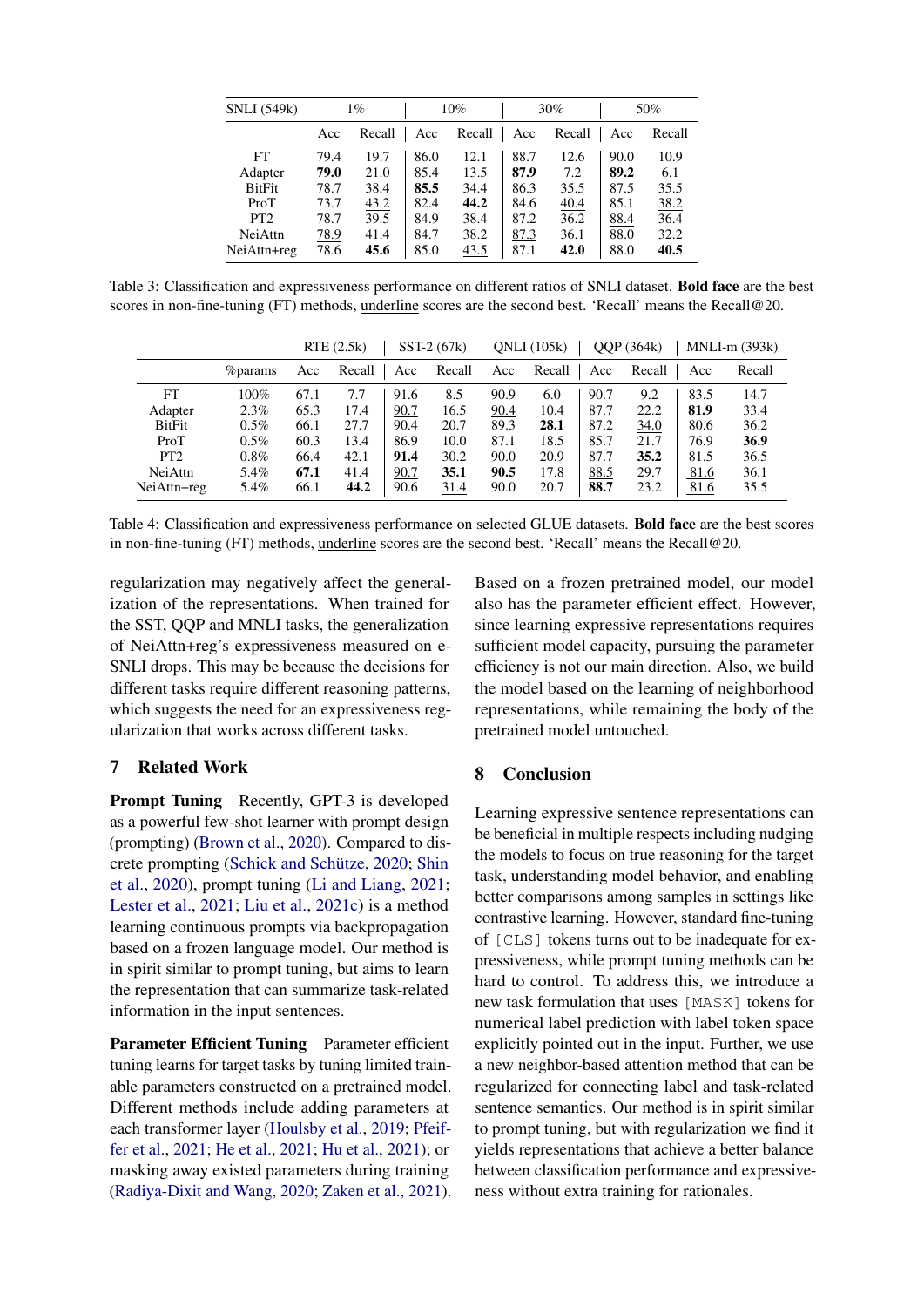### References

- <span id="page-8-22"></span>Jimmy Lei Ba, Jamie Ryan Kiros, and Geoffrey E Hinton. 2016. Layer normalization. *arXiv preprint arXiv:1607.06450*.
- <span id="page-8-17"></span>Samuel R. Bowman, Gabor Angeli, Christopher Potts, and Christopher D. Manning. 2015. [A large anno](https://doi.org/10.18653/v1/D15-1075)[tated corpus for learning natural language inference.](https://doi.org/10.18653/v1/D15-1075) In *Proceedings of the 2015 Conference on Empirical Methods in Natural Language Processing*, pages 632–642, Lisbon, Portugal. Association for Computational Linguistics.
- <span id="page-8-14"></span>Tom B Brown, Benjamin Mann, Nick Ryder, Melanie Subbiah, Jared Kaplan, Prafulla Dhariwal, Arvind Neelakantan, Pranav Shyam, Girish Sastry, Amanda Askell, et al. 2020. Language models are few-shot learners. *arXiv preprint arXiv:2005.14165*.
- <span id="page-8-0"></span>Oana-Maria Camburu, Tim Rocktäschel, Thomas Lukasiewicz, and Phil Blunsom. 2018. [e-snli: Nat](https://proceedings.neurips.cc/paper/2018/file/4c7a167bb329bd92580a99ce422d6fa6-Paper.pdf)[ural language inference with natural language expla](https://proceedings.neurips.cc/paper/2018/file/4c7a167bb329bd92580a99ce422d6fa6-Paper.pdf)[nations.](https://proceedings.neurips.cc/paper/2018/file/4c7a167bb329bd92580a99ce422d6fa6-Paper.pdf) In *Advances in Neural Information Processing Systems*, volume 31. Curran Associates, Inc.
- <span id="page-8-12"></span>Jacob Devlin, Ming-Wei Chang, Kenton Lee, and Kristina Toutanova. 2018. Bert: Pre-training of deep bidirectional transformers for language understanding. *arXiv preprint arXiv:1810.04805*.
- <span id="page-8-4"></span>Jay DeYoung, Sarthak Jain, Nazneen Fatema Rajani, Eric Lehman, Caiming Xiong, Richard Socher, and Byron C Wallace. 2019. Eraser: A benchmark to evaluate rationalized nlp models. *arXiv preprint arXiv:1911.03429*.
- <span id="page-8-2"></span>Finale Doshi-Velez and Been Kim. 2017. Towards a rigorous science of interpretable machine learning. *arXiv preprint arXiv:1702.08608*.
- <span id="page-8-15"></span>Tianyu Gao, Adam Fisch, and Danqi Chen. 2020. Making pre-trained language models better few-shot learners. *arXiv preprint arXiv:2012.15723*.
- <span id="page-8-6"></span>Tianyu Gao, Xingcheng Yao, and Danqi Chen. 2021. [SimCSE: Simple contrastive learning of sentence](https://doi.org/10.18653/v1/2021.emnlp-main.552) [embeddings.](https://doi.org/10.18653/v1/2021.emnlp-main.552) In *Proceedings of the 2021 Conference on Empirical Methods in Natural Language Processing*, pages 6894–6910, Online and Punta Cana, Dominican Republic. Association for Computational Linguistics.
- <span id="page-8-5"></span>John Giorgi, Osvald Nitski, Bo Wang, and Gary Bader. 2020. Declutr: Deep contrastive learning for unsupervised textual representations. *arXiv preprint arXiv:2006.03659*.
- <span id="page-8-1"></span>Suchin Gururangan, Swabha Swayamdipta, Omer Levy, Roy Schwartz, Samuel R Bowman, and Noah A Smith. 2018. Annotation artifacts in natural language inference data. *arXiv preprint arXiv:1803.02324*.
- <span id="page-8-20"></span>Junxian He, Chunting Zhou, Xuezhe Ma, Taylor Berg-Kirkpatrick, and Graham Neubig. 2021. Towards a

unified view of parameter-efficient transfer learning. *arXiv preprint arXiv:2110.04366*.

- <span id="page-8-16"></span>Kaiming He, Xiangyu Zhang, Shaoqing Ren, and Jian Sun. 2016. Deep residual learning for image recognition. In *Proceedings of the IEEE conference on computer vision and pattern recognition*, pages 770– 778.
- <span id="page-8-8"></span>Neil Houlsby, Andrei Giurgiu, Stanislaw Jastrzebski, Bruna Morrone, Quentin De Laroussilhe, Andrea Gesmundo, Mona Attariyan, and Sylvain Gelly. 2019. Parameter-efficient transfer learning for nlp. In *International Conference on Machine Learning*, pages 2790–2799. PMLR.
- <span id="page-8-21"></span>Edward J Hu, Yelong Shen, Phillip Wallis, Zeyuan Allen-Zhu, Yuanzhi Li, Shean Wang, Lu Wang, and Weizhu Chen. 2021. Lora: Low-rank adaptation of large language models. *arXiv preprint arXiv:2106.09685*.
- <span id="page-8-10"></span>Brian Lester, Rami Al-Rfou, and Noah Constant. 2021. The power of scale for parameter-efficient prompt tuning. *arXiv preprint arXiv:2104.08691*.
- <span id="page-8-9"></span>Xiang Lisa Li and Percy Liang. 2021. Prefixtuning: Optimizing continuous prompts for generation. *arXiv preprint arXiv:2101.00190*.
- <span id="page-8-3"></span>Zachary C Lipton. 2018. The mythos of model interpretability: In machine learning, the concept of interpretability is both important and slippery. *Queue*, 16(3):31–57.
- <span id="page-8-7"></span>Pengfei Liu, Weizhe Yuan, Jinlan Fu, Zhengbao Jiang, Hiroaki Hayashi, and Graham Neubig. 2021a. Pretrain, prompt, and predict: A systematic survey of prompting methods in natural language processing. *arXiv preprint arXiv:2107.13586*.
- <span id="page-8-13"></span>Xiao Liu, Kaixuan Ji, Yicheng Fu, Zhengxiao Du, Zhilin Yang, and Jie Tang. 2021b. P-tuning v2: Prompt tuning can be comparable to fine-tuning universally across scales and tasks. *arXiv preprint arXiv:2110.07602*.
- <span id="page-8-19"></span>Xiao Liu, Yanan Zheng, Zhengxiao Du, Ming Ding, Yujie Qian, Zhilin Yang, and Jie Tang. 2021c. Gpt understands, too. *arXiv preprint arXiv:2103.10385*.
- <span id="page-8-11"></span>Yinhan Liu, Myle Ott, Naman Goyal, Jingfei Du, Mandar Joshi, Danqi Chen, Omer Levy, Mike Lewis, Luke Zettlemoyer, and Veselin Stoyanov. 2019. Roberta: A robustly optimized bert pretraining approach. *arXiv preprint arXiv:1907.11692*.
- <span id="page-8-18"></span>Adam Paszke, Sam Gross, Francisco Massa, Adam Lerer, James Bradbury, Gregory Chanan, Trevor Killeen, Zeming Lin, Natalia Gimelshein, Luca Antiga, Alban Desmaison, Andreas Kopf, Edward Yang, Zachary DeVito, Martin Raison, Alykhan Tejani, Sasank Chilamkurthy, Benoit Steiner, Lu Fang, Junjie Bai, and Soumith Chintala. 2019. [Py](http://papers.neurips.cc/paper/9015-pytorch-an-imperative-style-high-performance-deep-learning-library.pdf)[torch: An imperative style, high-performance deep](http://papers.neurips.cc/paper/9015-pytorch-an-imperative-style-high-performance-deep-learning-library.pdf) [learning library.](http://papers.neurips.cc/paper/9015-pytorch-an-imperative-style-high-performance-deep-learning-library.pdf) In H. Wallach, H. Larochelle,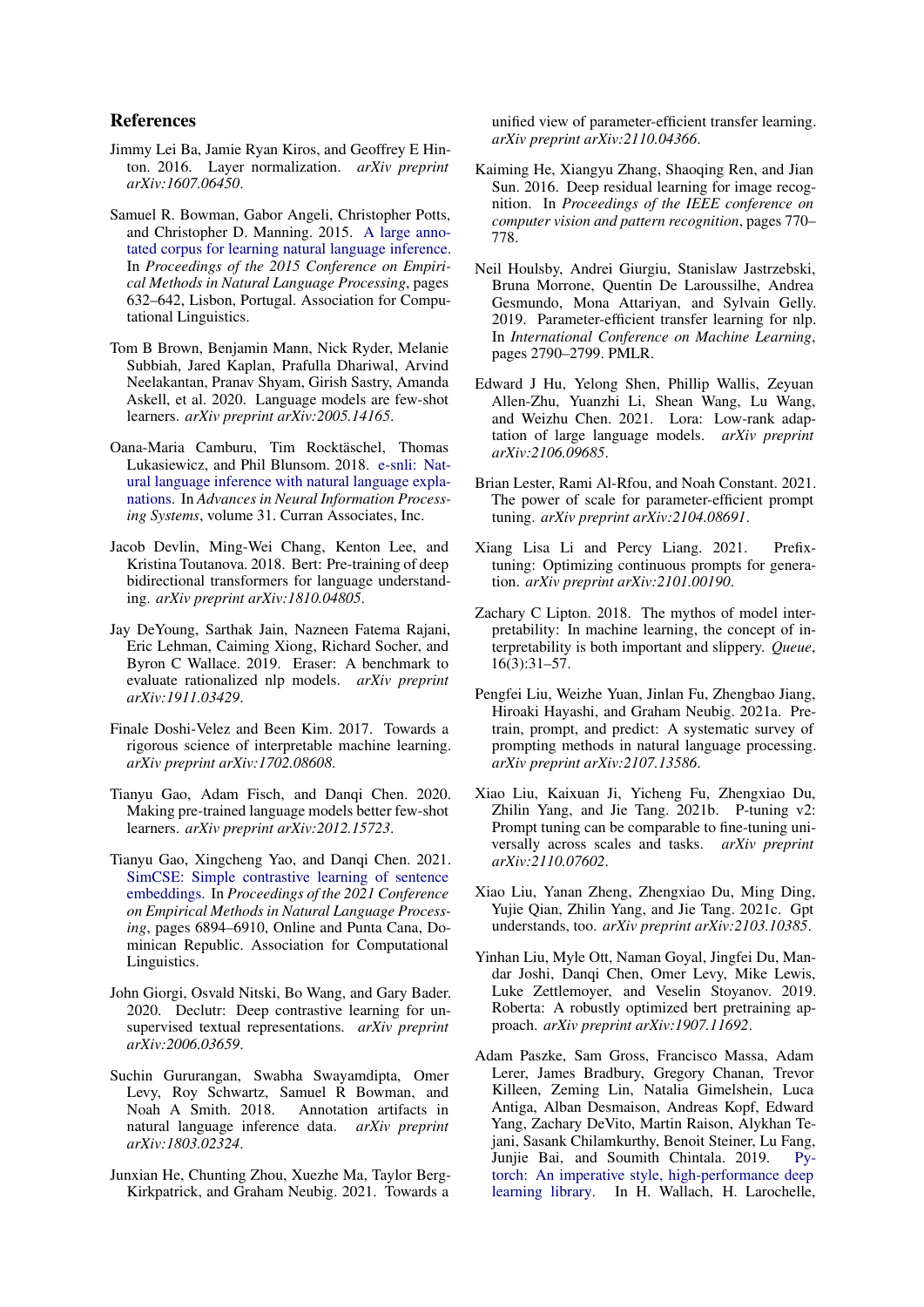A. Beygelzimer, F. d'Alché-Buc, E. Fox, and R. Garnett, editors, *Advances in Neural Information Processing Systems 32*, pages 8024–8035. Curran Associates, Inc.

<span id="page-9-13"></span>Jonas Pfeiffer, Aishwarya Kamath, Andreas Rücklé, Kyunghyun Cho, and Iryna Gurevych. 2021. [AdapterFusion: Non-destructive task composition](https://doi.org/10.18653/v1/2021.eacl-main.39) [for transfer learning.](https://doi.org/10.18653/v1/2021.eacl-main.39) In *Proceedings of the 16th Conference of the European Chapter of the Association for Computational Linguistics: Main Volume*, pages 487–503, Online. Association for Computational Linguistics.

<span id="page-9-7"></span>Quora. 2017. [Question pairs.](#page-0-0)

- <span id="page-9-14"></span>Evani Radiya-Dixit and Xin Wang. 2020. [How fine can](https://proceedings.mlr.press/v108/radiya-dixit20a.html) [fine-tuning be? learning efficient language models.](https://proceedings.mlr.press/v108/radiya-dixit20a.html) In *Proceedings of the Twenty Third International Conference on Artificial Intelligence and Statistics*, volume 108 of *Proceedings of Machine Learning Research*, pages 2435–2443. PMLR.
- <span id="page-9-2"></span>Colin Raffel, Noam Shazeer, Adam Roberts, Katherine Lee, Sharan Narang, Michael Matena, Yanqi Zhou, Wei Li, and Peter J Liu. 2019. Exploring the limits of transfer learning with a unified text-to-text transformer. *arXiv preprint arXiv:1910.10683*.
- <span id="page-9-6"></span>Pranav Rajpurkar, Jian Zhang, Konstantin Lopyrev, and Percy Liang. 2016. [SQuAD: 100,000+ questions for](https://doi.org/10.18653/v1/D16-1264) [machine comprehension of text.](https://doi.org/10.18653/v1/D16-1264) In *Proceedings of the 2016 Conference on Empirical Methods in Natural Language Processing*, pages 2383–2392, Austin, Texas. Association for Computational Linguistics.
- <span id="page-9-1"></span>Ralph Tyrell Rockafellar. 2015. *Convex analysis*. Princeton university press.
- <span id="page-9-11"></span>Timo Schick and Hinrich Schütze. 2020. It's not just size that matters: Small language models are also few-shot learners. *arXiv preprint arXiv:2009.07118*.
- <span id="page-9-3"></span>Han Shi, JIAHUI GAO, Hang Xu, Xiaodan Liang, Zhenguo Li, Lingpeng Kong, Stephen M. S. Lee, and James Kwok. 2022. [Revisiting over-smoothing](https://openreview.net/forum?id=dUV91uaXm3) [in BERT from the perspective of graph.](https://openreview.net/forum?id=dUV91uaXm3) In *International Conference on Learning Representations*.
- <span id="page-9-12"></span>Taylor Shin, Yasaman Razeghi, Robert L Logan IV, Eric Wallace, and Sameer Singh. 2020. Autoprompt: Eliciting knowledge from language models with automatically generated prompts. *arXiv preprint arXiv:2010.15980*.
- <span id="page-9-8"></span>Richard Socher, Alex Perelygin, Jean Wu, Jason Chuang, Christopher D Manning, Andrew Y Ng, and Christopher Potts. 2013. Recursive deep models for semantic compositionality over a sentiment treebank. In *Proceedings of the 2013 conference on empirical methods in natural language processing*, pages 1631–1642.
- <span id="page-9-4"></span>Alex Wang, Amanpreet Singh, Julian Michael, Felix Hill, Omer Levy, and Samuel R. Bowman. 2019. [GLUE: A multi-task benchmark and analysis plat](https://openreview.net/forum?id=rJ4km2R5t7)[form for natural language understanding.](https://openreview.net/forum?id=rJ4km2R5t7) In *International Conference on Learning Representations*.
- <span id="page-9-5"></span>Adina Williams, Nikita Nangia, and Samuel Bowman. 2018. [A broad-coverage challenge corpus for sen](https://doi.org/10.18653/v1/N18-1101)[tence understanding through inference.](https://doi.org/10.18653/v1/N18-1101) In *Proceedings of the 2018 Conference of the North American Chapter of the Association for Computational Linguistics: Human Language Technologies, Volume 1 (Long Papers)*, pages 1112–1122, New Orleans, Louisiana. Association for Computational Linguistics.
- <span id="page-9-10"></span>Thomas Wolf, Lysandre Debut, Victor Sanh, Julien Chaumond, Clement Delangue, Anthony Moi, Pierric Cistac, Tim Rault, Rémi Louf, Morgan Funtowicz, Joe Davison, Sam Shleifer, Patrick von Platen, Clara Ma, Yacine Jernite, Julien Plu, Canwen Xu, Teven Le Scao, Sylvain Gugger, Mariama Drame, Quentin Lhoest, and Alexander M. Rush. 2020. [Transformers: State-of-the-art natural language pro](https://www.aclweb.org/anthology/2020.emnlp-demos.6)[cessing.](https://www.aclweb.org/anthology/2020.emnlp-demos.6) In *Proceedings of the 2020 Conference on Empirical Methods in Natural Language Processing: System Demonstrations*, pages 38–45, Online. Association for Computational Linguistics.
- <span id="page-9-0"></span>Zhuofeng Wu, Sinong Wang, Jiatao Gu, Madian Khabsa, Fei Sun, and Hao Ma. 2020. Clear: Contrastive learning for sentence representation. *arXiv preprint arXiv:2012.15466*.
- <span id="page-9-9"></span>Elad Ben Zaken, Shauli Ravfogel, and Yoav Goldberg. 2021. Bitfit: Simple parameter-efficient fine-tuning for transformer-based masked languagemodels. *arXiv preprint arXiv:2106.10199*.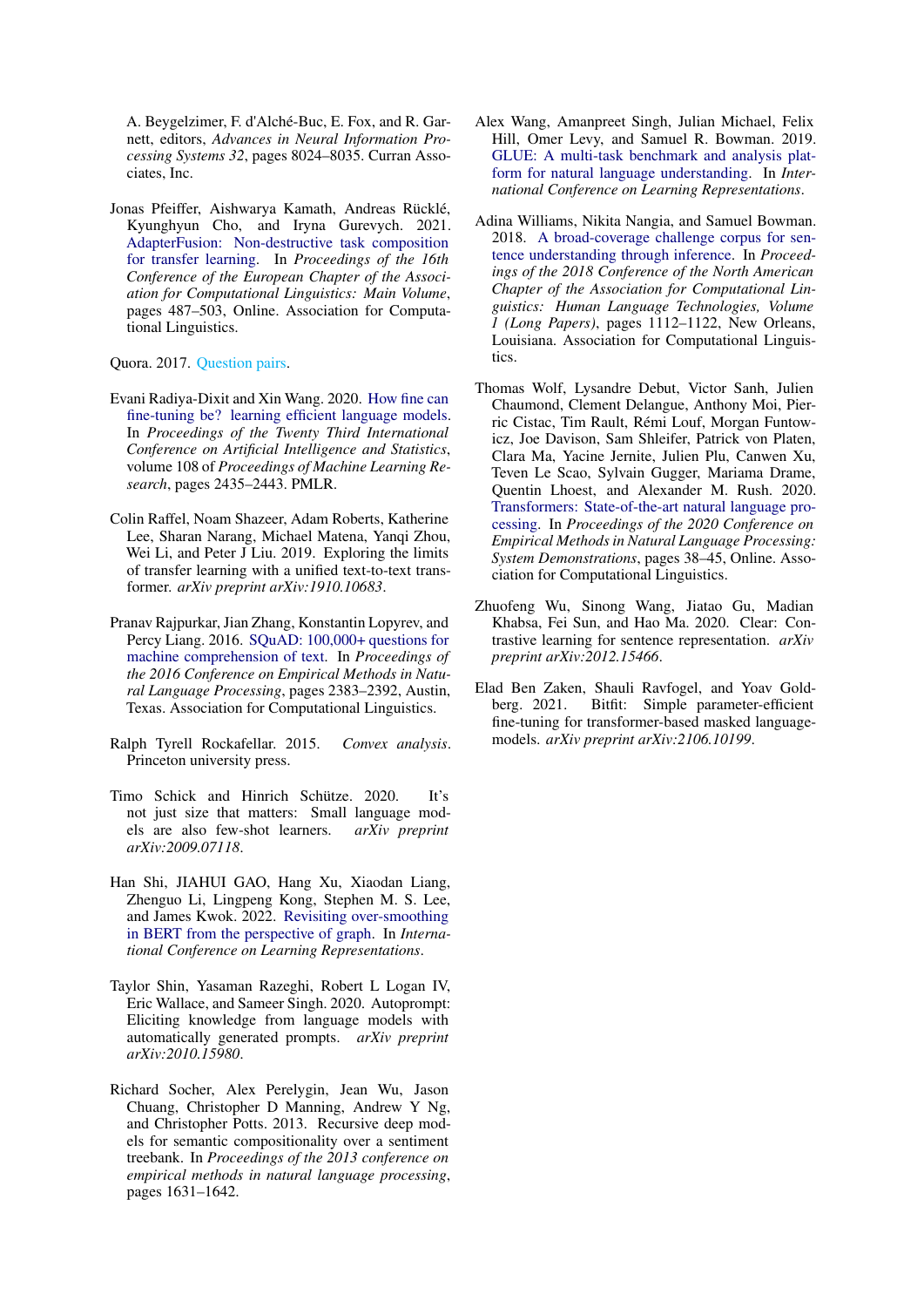### <span id="page-10-0"></span>A Convex Hull in Fig. [1](#page-2-0)

In transformer models, the single-head self attention output of a layer can be expressed as

$$
h_i' = \sum_{j=1}^n \lambda_i^j f_v(h_j),
$$

with  $\lambda_i^j \ge 0$  and  $\sum_j \lambda_i^j = 1$ . Here  $\{h_0, ..., h_n\}$  are input representations,  $\{h'_0, ..., h_n\}'$  are output representations,  $f_v$  is a linear function, and  $\lambda_i^j$  $i$  is the attention weight measuring the attention of  $h_j$  on  $h_i$ . Imposing  $\lambda_i^j \geq 0$  and  $\sum_j \lambda_i^j = 1$  by the softmax function means that each output representation  $h'_i$  is within the convex hull of a linear transformation of input representations [\(Rockafellar,](#page-9-1) [2015\)](#page-9-1). Since feed-forward functions added on the self attention outputs afterwards are independent at each token representation, we only show representations of the self attention module in Fig. [1.](#page-2-0)

Since representations out of the self attention module are within the convex hull of the lineartransformed representations of input tokens, it can be sensitive to inputs. And adding more relevant tokens in inputs may help to establish a better searching space for representation learning.

# <span id="page-10-1"></span>B Correlation Between Token Encodings and Embeddings

After projections over several layers, we still observe strong correlation between  $h^{(l)}$  and e at different layers of BERT-base. In Table [5,](#page-10-4) by looking at tokens which have the nearest embeddings to the given representation encoded at different transformer layers, we can find that closely related token embeddings can be retrieved. However, after projections over several layers, the correlation among token embeddings and layer representations may be decreased. This may call for better neighbor selection strategies.

## <span id="page-10-2"></span>C Multi-head Self Attention

In conventional self-attention, we compute attention based on queries  $\mathbf{Q} \in \mathbb{R}^{p \times d}$  and key-value pairs  $\mathbf{K} \in \mathbb{R}^{g \times \bar{d}}, \mathbf{V} \in \mathbb{R}^{g \times d}$ :

$$
Attn(\mathbf{Q}, \mathbf{K}, \mathbf{V}) = softmax(\frac{\mathbf{Q}\mathbf{K}^{\mathbf{T}}}{\sqrt{d_h}})\mathbf{V}, \quad (5)
$$

where  $p$ ,  $q$  are numbers of queries and key-value pairs. In multi-head attentions, we define the query,

<span id="page-10-4"></span>Input: [CLS] A group of people *prepare* hot air balloons for takeoff. [SEP] A group of people are outside. [SEP]

| Layer | Top 10 Nearest Tokens of 'prepare'                                                                                   |
|-------|----------------------------------------------------------------------------------------------------------------------|
|       | prepare, prepares, preparing, prepared, preparation,<br>preparations, ready, assemble, organize, ##ilize             |
|       | <sup>[CLS]</sup> , prepare, [MASK], prepared, prepares,<br>preparing, preparation, preparations, assemble, readiness |
| 12    | [CLS], [MASK], [SEP], preparation, readiness,<br>assemble, runoff, ignition, ##itation, prepare                      |

Table 5: Top 10 tokens with nearest embeddings of 'prepare' encodings at the 1st, 6th and 12th layers of the pretrained BERT-base model.

key, value functions of the  $i$ -th head as:

$$
\mathbf{Q}_i(x) = x\mathbf{W}_q^{(i)}
$$

$$
\mathbf{K}_i(x) = x\mathbf{W}_k^{(i)}, \mathbf{V}_i(x) = x\mathbf{W}_v^{(i)}
$$

where  $\mathbf{W}_q^{(i)}, \mathbf{W}_k^{(i)}, \mathbf{W}_v^{(i)} \in \mathbb{R}^{d_h \times d}$  are projection matrices of queries, keys and values.  $x$  represents any input representation in  $\mathbb{R}^{u \times d_h}$ , u is the dimension varies with different  $x$ . The output of the multi-head attention is the concatenation of outputs of all heads:

$$
MHA(\mathbf{Q}(x), \mathbf{K}(x), \mathbf{V}(x)) = \text{cat}(\text{head}_1, ..., \text{head}_t)
$$
  
head<sub>i</sub> = Attn( $\mathbf{Q}_i(x), \mathbf{K}_i(x), \mathbf{V}_i(x)$ )

where  $t$  is the number of heads, and typically we have  $d_h = td$ . The output is then projected by a linear  $f: \mathbb{R}^{d_h} \to \mathbb{R}^{d_h}$ , and followed by the layer normalization [\(Ba et al.,](#page-8-22) [2016\)](#page-8-22) and residual connection to get the output of the layer.

#### <span id="page-10-3"></span>D Impact of Connecting Tokens

In this paper, we use two kinds of connecting tokens: (1). 'or' in Eq. [\(1\)](#page-2-2) to connect different label tokens; (2). '[MASK]' in Eq. [\(4\)](#page-4-1) to improve connectivity of neighborhoods under the regularization. The connecting tokens in different cases have to be selected carefully. In Section [6.3,](#page-5-1) we observe that connections leading to biased reasoning are usually established via punctuations. Punctuations are mostly used connecting tokens, and thus are highly connected to many tokens in the vocabulary, including ones unrelated to the sample.

In the first case, we use 'or' instead of punctuation (e.g.  $\cdot$ ; ) as the connecting token in Eq. [\(1\)](#page-2-2) to avoid introducing extra connectivity through the input. In the second case, we use '[MASK]' as the connecting token in Eq. [\(4\)](#page-4-1) because it is